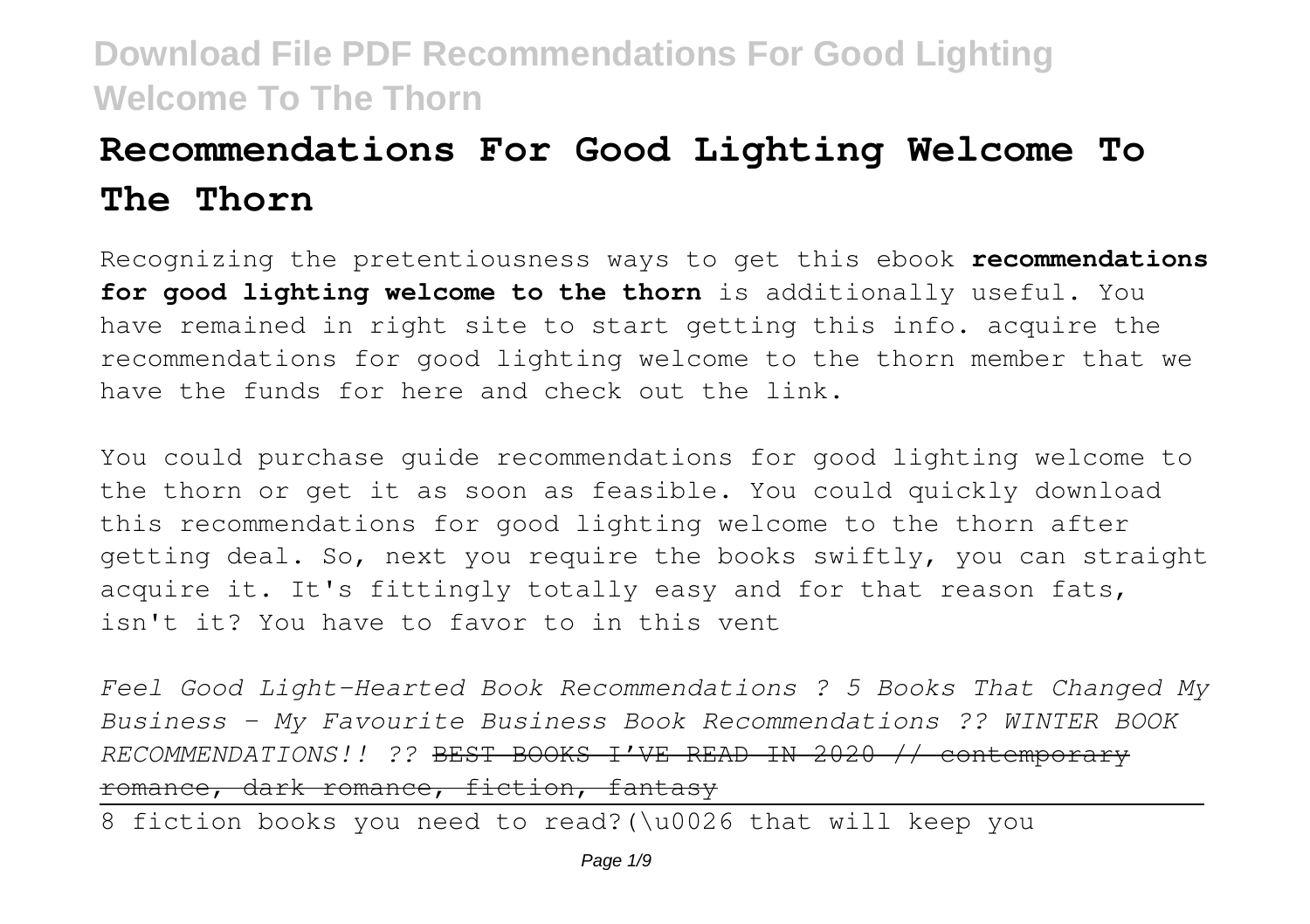entertained during your quarantine)**GINGER BREAD WARS | GINGER BREAD HOUSE | CHRISTMAS VLOG | COVID DURING THE HOLIDAYS Meet The Gaffer #49: Simple Book Light** BOOK RECOMMENDATIONS SUMMER 2019 The 10 BEST Books I've Ever Read. **Book recommendations for every MBTI personality type ?** book recommendations for quarantine *2021 READING JOURNAL SET UP + JANUARY PLAN WITH ME 5 summer book recommendations* **BEGINNER'S GUIDE TO FANTASY BOOKS** BOOKMARKED | Chapter 30: Book Recommendations *You Recommend: 20 Best Adult Fantasy Books [CC] | Book Roast* 5 good books for a lousy year my favourite books of 2020! Welcome to The Lighting Centre Weird Books | #OverlySpecificBookRecommendations Recommendations For Good Lighting Welcome

1. Spread the light around. Using very bright lights causes glare, and makes pupils dilate, which results in the surrounding area appearing even darker.

The Integral Rules of Good Lighting | Architectural Digest A hanging fixture lights a high-ceilinged entry, but not where it's windy. With opaque glass, use a single 23- to 40-watt LED bulb (100 to 125-watt equivalent); for clear glass, use several smaller bulbs with the same combined wattage. Front Entry Light Good Choice Photo by Wendell T. Webber. Price Range: \$50-\$150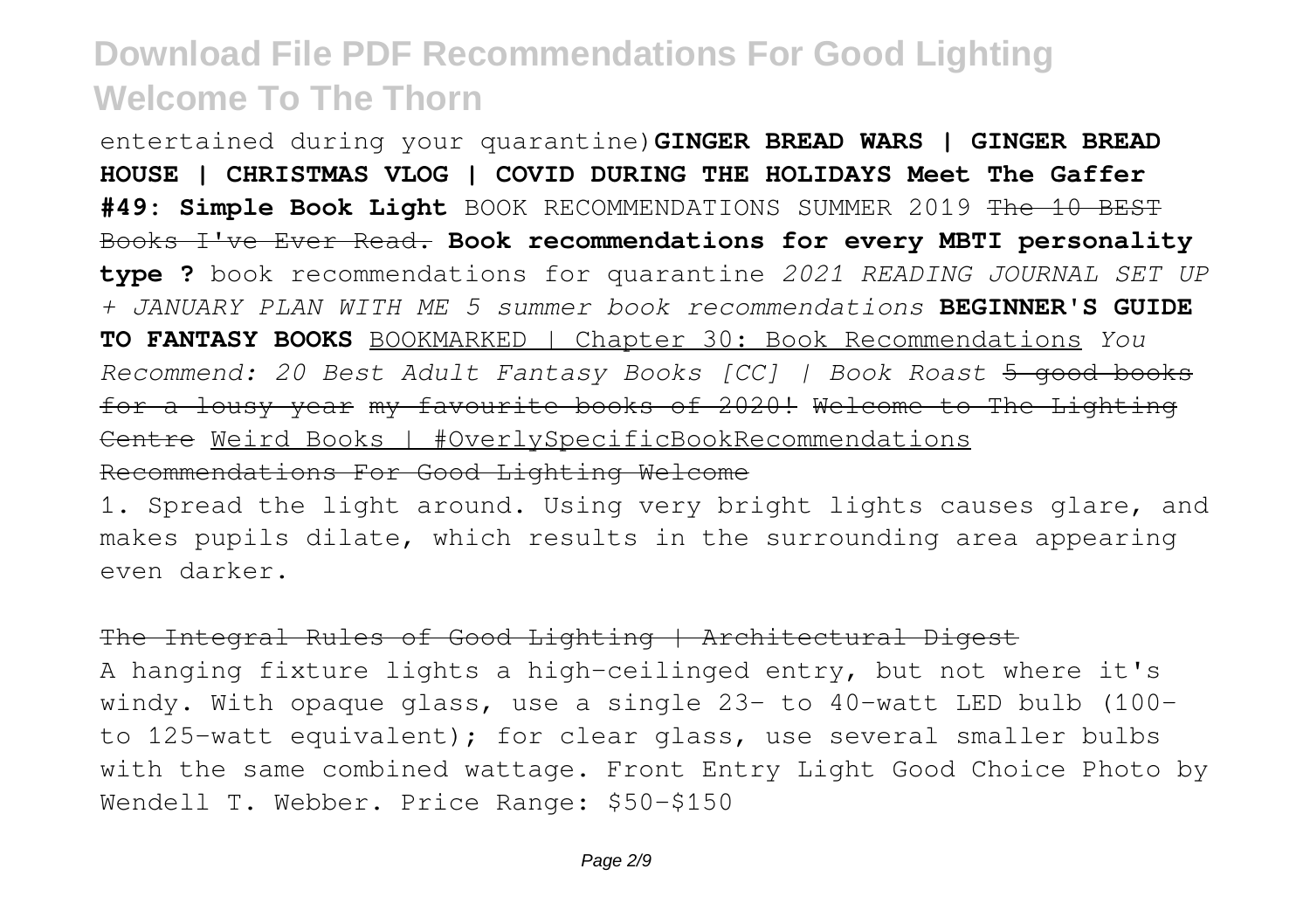Exterior Light Fixtures: Choose Your Style & Finish - This ... Lighting designer Patricia Rizzo favors indirect lighting (reflected off walls or ceilings, rather than distributed in one direction) for a home office. "Use cove lighting to wash the ceiling or wall sconces that project the light upward, or a floor lamp torchiere that directs light upward if a plug-in fixture is your only option," Rizzo says.

### Lighting Tips for Every Room | HGTV

Light levels at the property line should not exceed 0.1 footcandles (fc) adjacent to business properties, and 0.05 fc at residential property boundaries. Utility leased floodlight fixtures mounted on public utility poles in the public right-of-way should not be used. 7. Use the correct amount of light.

#### GUIDELINES FOR GOOD EXTERIOR LIGHTING PLANS

Straight-on lighting is best for video calls, especially if you sit facing a light source. This ensures your face is well illuminated and clearly visible. Using natural light from the window to fill in the sides also creates pleasing, accurate skin tones in the camera and renders accurate colors.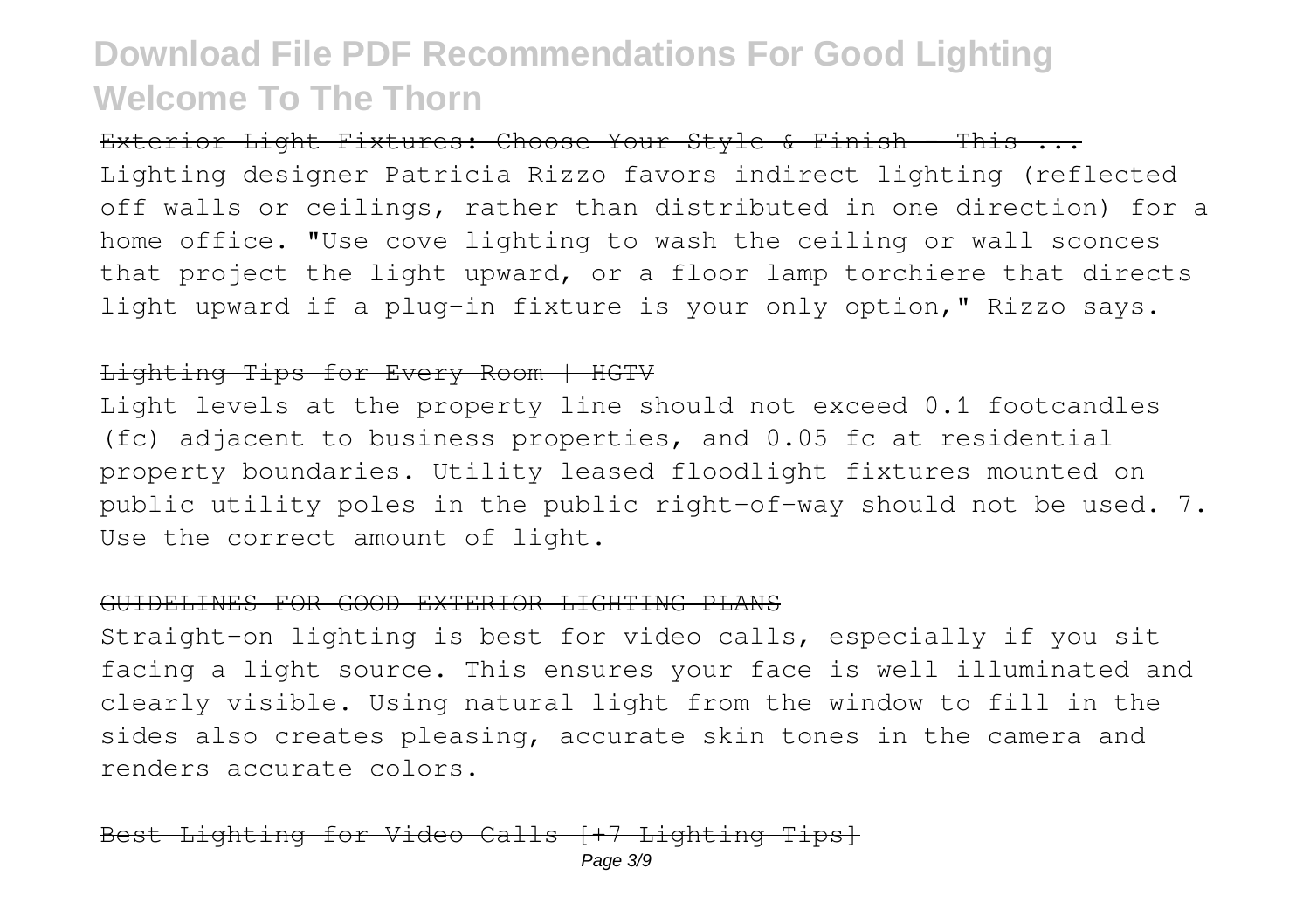While there are any number of garage lighting ideas, there are some general guidelines for selecting the best garage lighting for your space. Install a minimum of one 8-foot fixture per vehicle space. Light fixtures should use 4-foot bulbs. The size is easier to work with and is more easily sourced.

How to Choose the Best Lighting for Your Garage Workshop ... According to Table 1, ambient bathroom lighting should be 70 fc. For effective illumination in large bathrooms, it is common to have a row of recessed lights in the ceiling. Fan-light combinations are also used above bathtubs and showers to remove steam and water vapor rapidly.

### Guidelines To Residential Room Lighting | EEP

The key light is located approximately at four. It should be the brightest of the three and provides the bulk of light to your subject. The fill light is approximately at eight, and eliminates shadows caused by the key light. Your fill should be about half the intensity of your key so that it still eliminates shadows, but doesn't produce a flat-looking shot due to the fill and key lights matching too closely.

### Perfect Lighting for Video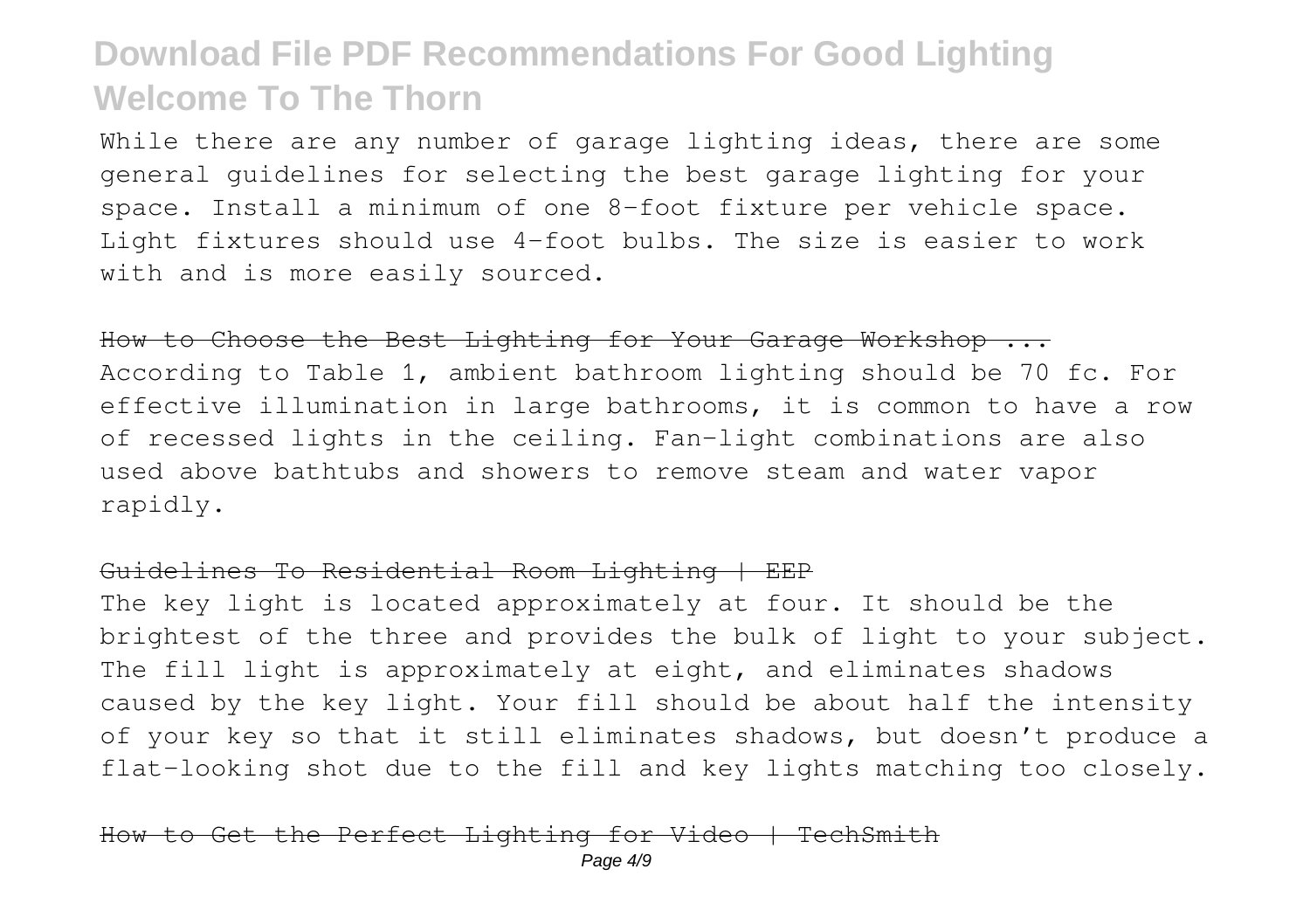Recommended Light Levels Common and Recommended Light Levels Indoors The outdoor light level is approximately 10,000 lux on a clear day. In the building, in the area closest to windows, the light level may be reduced to approximately 1,000 lux. In the middle area its may be as low as 25 - 50 lux. Additional lighting equipment is often necessary to compensate the

### Recommended Light Levels

Recommendations Recs . Skill plans . Math. Language arts. Science. Social studies. Spanish. Common Core . Awards. Welcome Teacher toolkit Teacher toolkit Printables Alignments IXL Blog Implementation strategies Implementation guides Webinars ...

#### IXL – Welcome

Recommendations for the Lighting in the Workplace The following lightmeasures are suggested to optimize lighting at the workplace: (1) Just as any other lighting concept, lighting at the working place should be flexible and energy-saving.

Workplace Lighting - Best Practices for Office Lighting ... 1. Surface Lights. Surface-mounted fixtures are visible and are usually flush against the ceiling or wall. They are most commonly used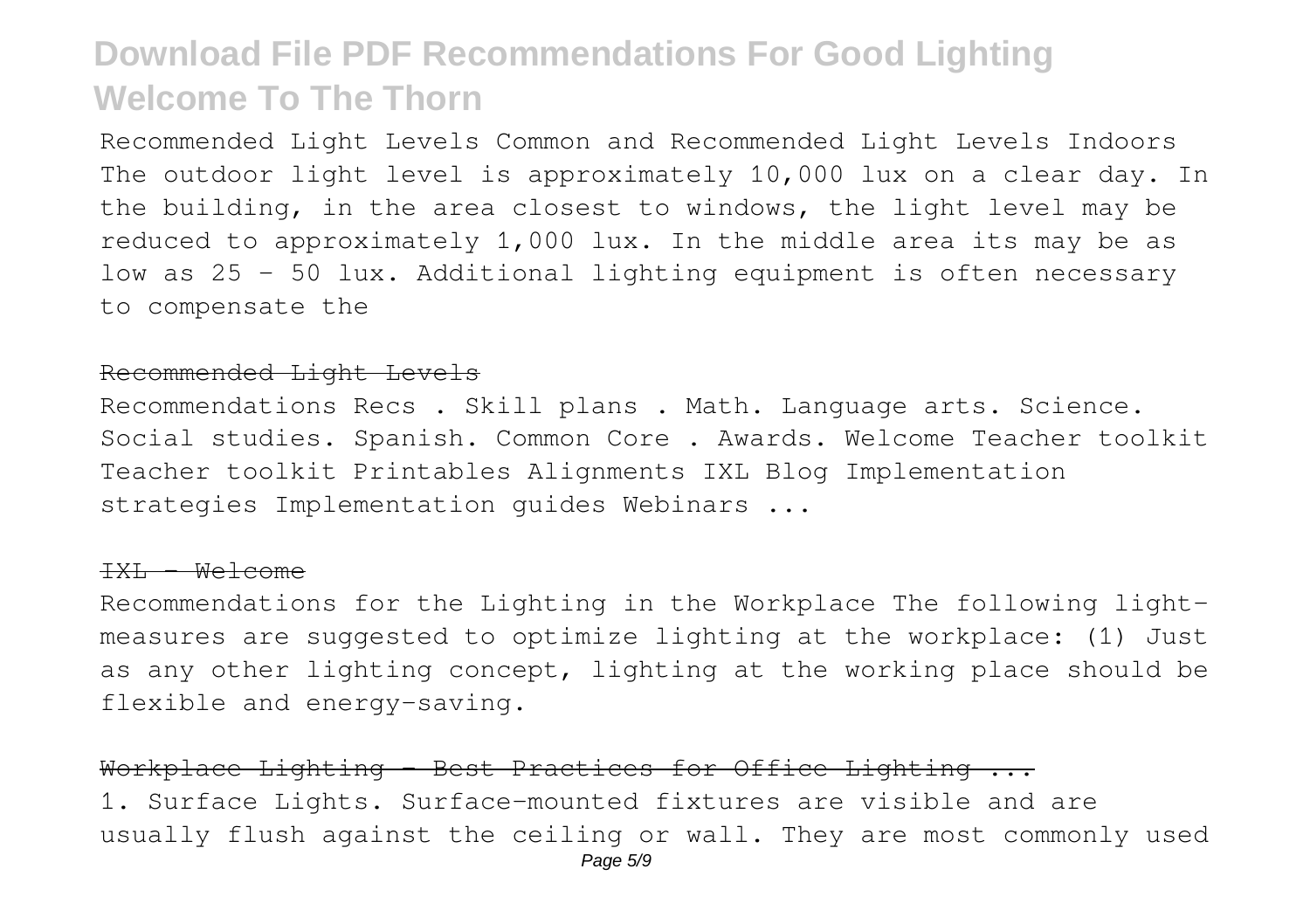in entryways, hallways, and bedrooms. 2. Pendant Lights. Pendant fixtures hang down from the ceiling by a cord, cable, or chain. They are usually found in dining rooms and kitchens, especially in home with higher ceilings. 3.

#### Room-by-Room Interior Lighting Guide | Happy Hiller

For optimal lighting, place strip lights or globe type light bars at least 16 inches long on each side of the mirror centered at 61 to 64 inches (about the average eye height). Wall sconces on either side are also an option for smaller mirrors.

### Guide to Lighting for Building Interiors

Human Centric Lighting (HCL) expresses the positive effect of light and lighting on the health, well-being and performance of humans and thus has both short and long-term benefits. Light has a triple effect Light for visual functions – Illumination of task area in conformity with relevant standards – Glare-free and convenient

### The Lighting Handbook - Zumtobel

Daylighting and indirect lighting fixtures benefit from lightly colored interior surfaces that reflect light. The NREL report recommends eliminating unfinished wood surfaces, rough surfaces, and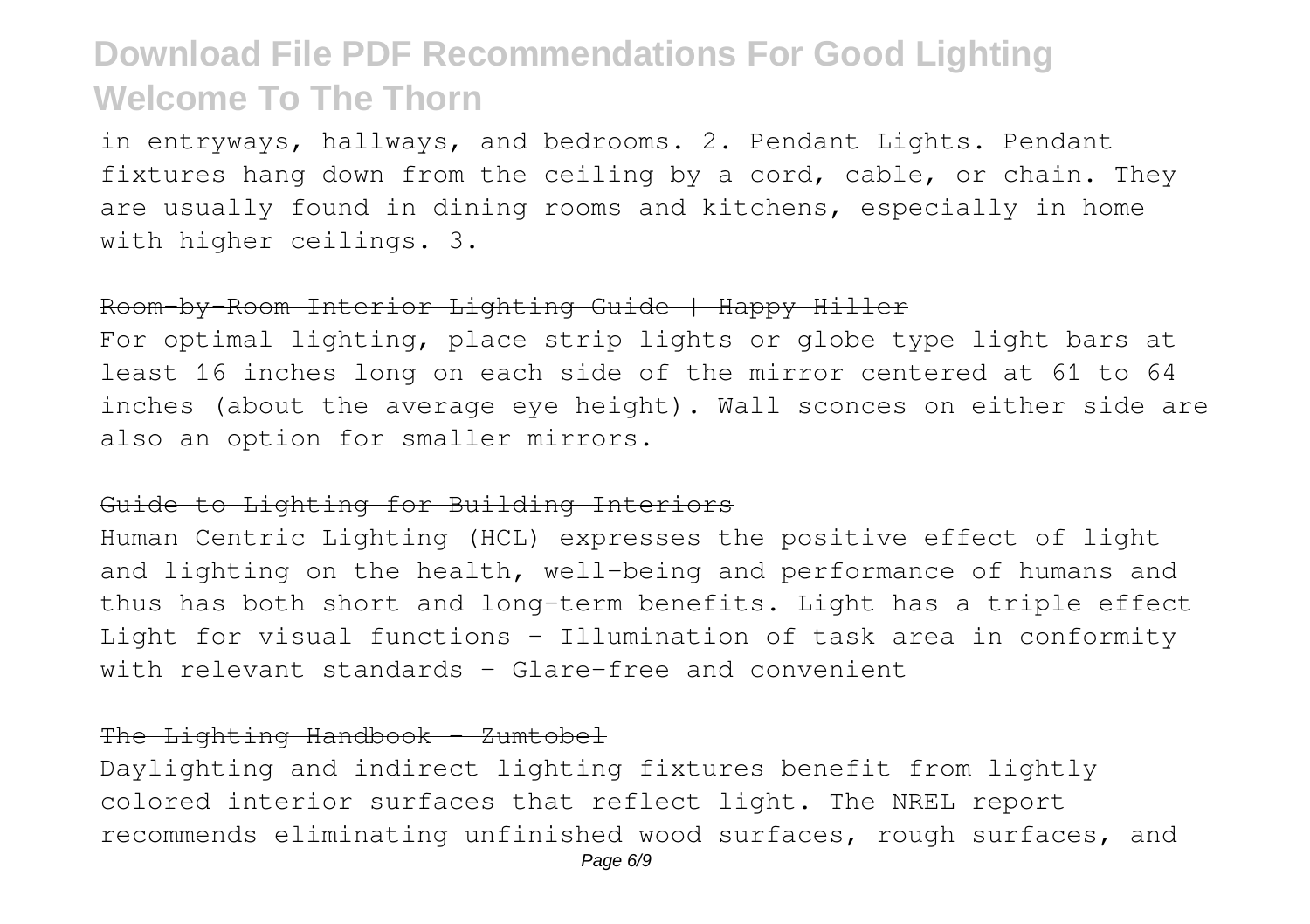exposed ductwork. The best daylighting results were reported in spaces with light-colored interiors, smooth surfaces, and finished ceilings.

#### 13 Daylighting Guidelines | Building Design + Construction

with the recommendations of the Illuminating Engineering Society (IES), offers good light color and color rendering, controls glare, and is very energy efficient. High performance lighting also covers task lighting in those areas where builders normally install cabinets, appliances, and fixtures—the kitchen and bathrooms.

Strategy Guideline: High Performance Residential Lighting Product recommendations • The right lighting helps synchronise biological rhythms and works in harmony with them • Colour temperature and lighting intensity can mimic those of natural daylight over the course of a day • Nature is the perfect model for pleasant, refreshing lighting 15 Helios Care Home Goldach | CH

#### LIGHT FOR HEALTH AND CARE - Innovative LED lighting ...

Corrective Lighting. Working with a computer day in and day out for hours at a time can cause eye strain and even migraines. Placing corrective lighting behind your computer monitor can help immensely. The corrective lighting helps to diminish the glare coming from the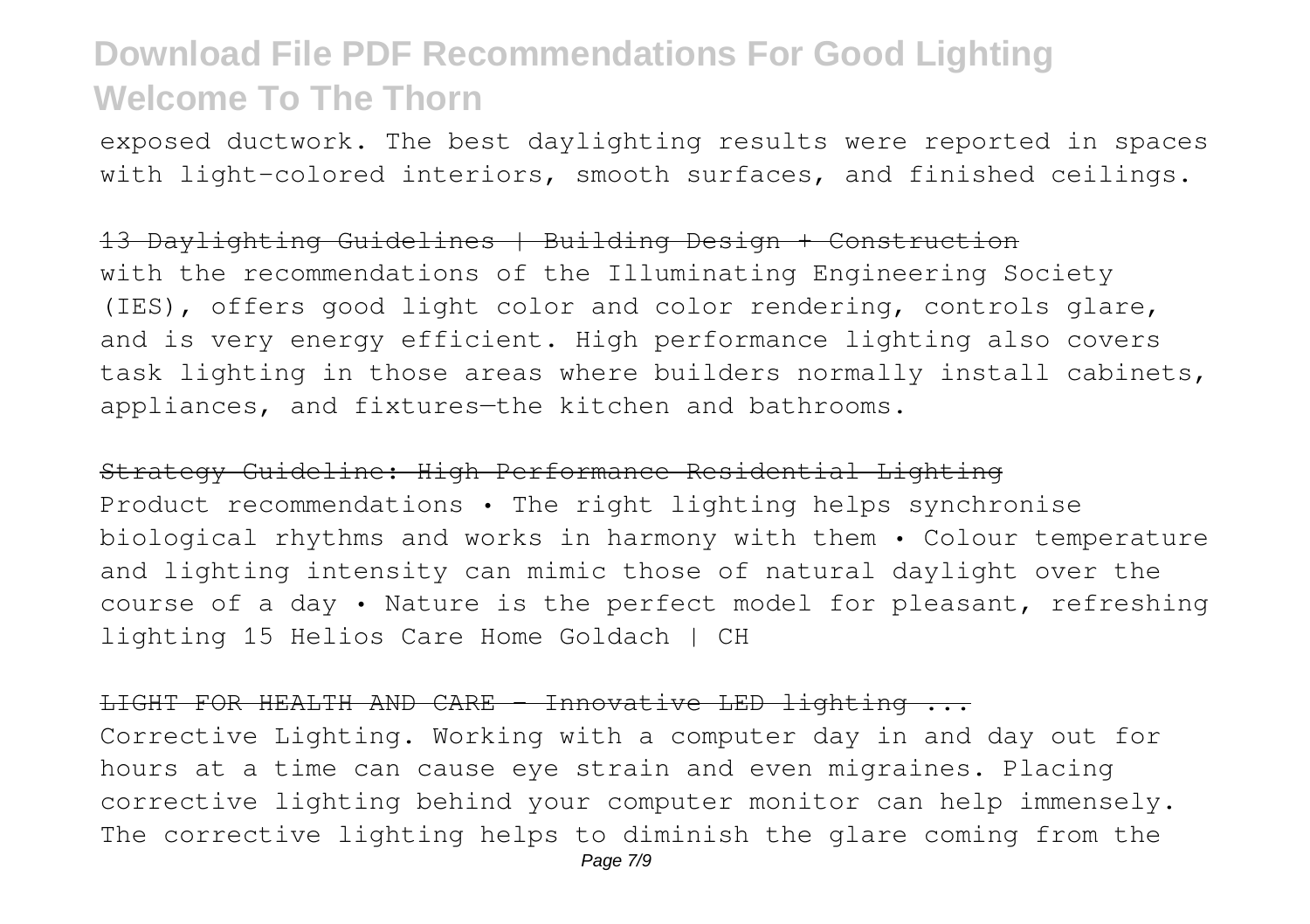screen.

### How to Properly Light Your Office | NBF Blog

In small rooms, aim to light all four corners to make the space seem bigger and use lights with vertical beams to increase the perception of height. Decide on your lighting scheme before you start decorating, so you can plan the position of plugs, switches and wall, floor and ceiling lights.